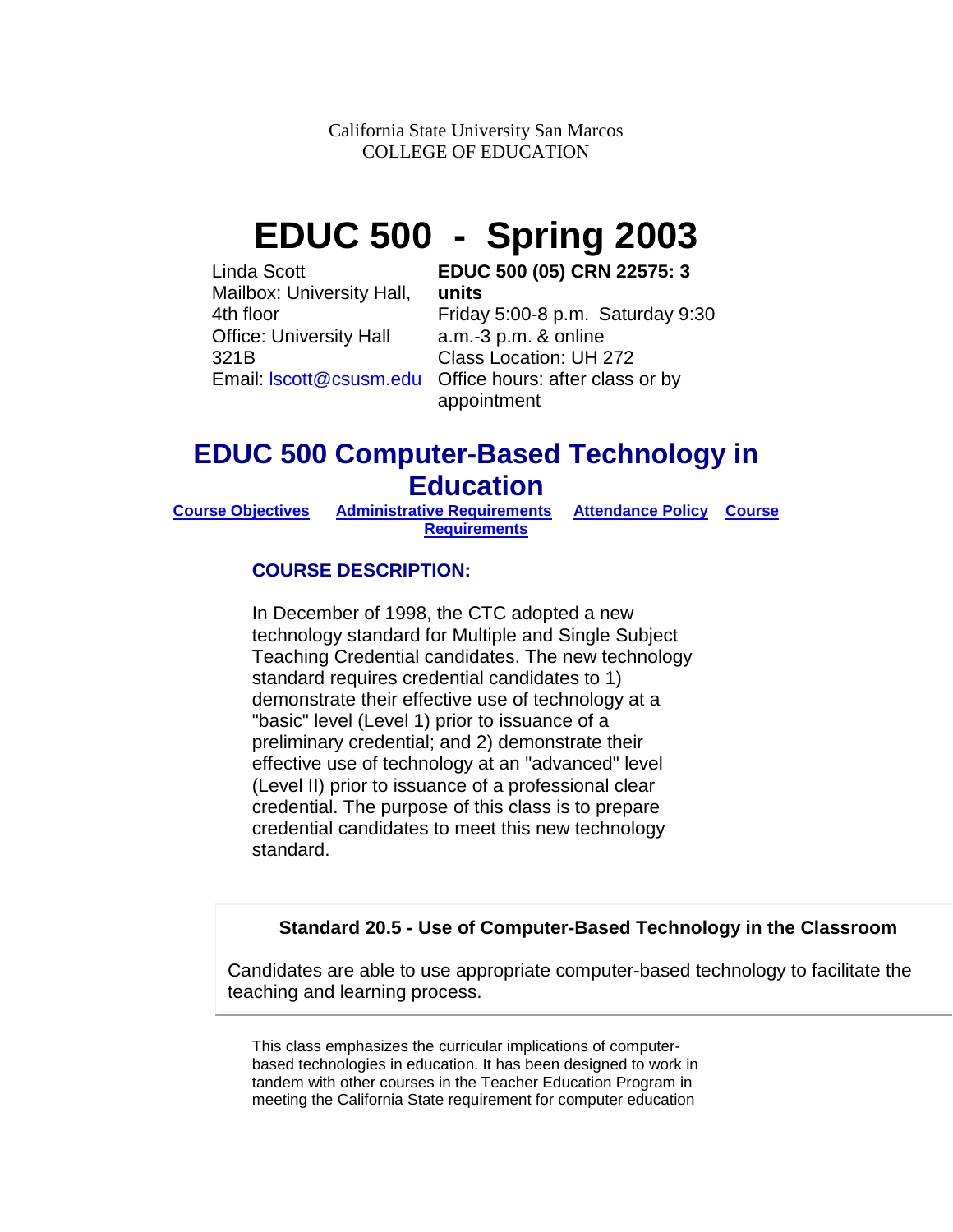course work to obtain a preliminary teaching credential. If you are entering the teacher education program, you will be challenged to use what you have experienced in educational settings, EDUC 350, and what you know about teaching children. If you are already teaching in the classroom you will be encouraged to apply what you are learning in educational settings.

#### **PREREQUISITE**

Successful completion of the CSUSM [Computer Competency](http://www.csusm.edu/computer_labs/ccr.htm)  [Requirement](http://www.csusm.edu/computer_labs/ccr.htm) or approval of instructor. This course is designed to enable decision-making regarding the use of computers to an educational setting. It does not cover instruction of basic computer competencies.

#### **REQUIRED TEXT AND MATERIALS**

• *Teachers Discovering Computers: Integrating Technology in the Classroom* (Shelly & Cashman)

• Zip Disk formatted for PC (1 - 100 MB NOT 250 MB) - Label with your name, class # and time

• Pay for Print Card: May be purchased in Academic Hall 202

## **Optional Resources**

- o National Educational Technology Standards for Teachers: NETS Book
- o Flash disk (optional)

#### **COE Mission Statement**

The mission of the College of Education community is to collaboratively transform public education by preparing thoughtful educators and advancing professional practices. We are committed to diversity, educational equity, and social justice, exemplified through reflective teaching, life-long learning, innovative research, and ongoing service. Our practices demonstrate a commitment to students centered education, diversity, collaboration, professionalism, and shared governance. (Adopted by the COE Governance Community October 1997).

#### **COURSE OBJECTIVES**:

This class will help you to: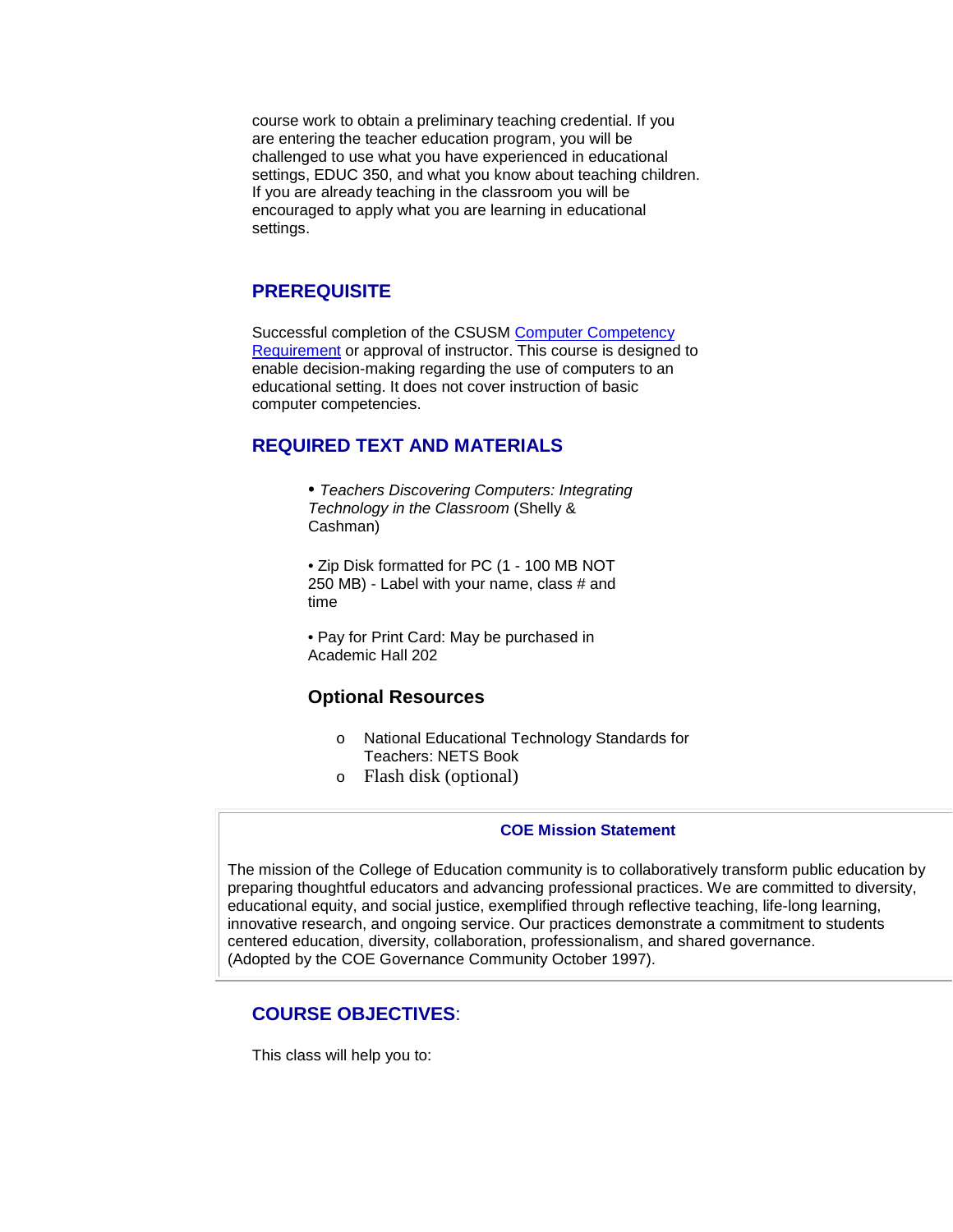• gain proficiency in the use of computers • make informed and critically reflective decisions regarding the choice, use and creation of educational technology applications

The following required competencies for all California teachers have been established by legislation. Commencing **January 1, 2000**, the minimum requirements for the preliminary multiple or single subject credential include demonstration of the ability to do the following:

(1) Identify issues involved in the access to, use of, and control of computer-based technologies, including, but not limited to:

> (a) the impact of technology upon the learning process;

(b) the moral, legal, and ethical implications, including copyright infringement;

(c) the economic and social implications of that access, use, and control, including the need

to provide equitable access to technology.

(2) Demonstrate, within appropriate subject areas and grade levels, the application and use of computer-based technology as a tool to enhance the development of problem solving skills, critical thinking skills, or creative processes through coursebased projects and demonstration lessons. Demonstrate knowledge of basic operations, terminology, and capabilities of computer-based technology and the use of computer hardware, software, and system components.

(3) Appropriate to the subject area and grade level, demonstrate a basic understanding of and ability to use representative programs from each of the following categories:

> (a) computer applications and electronic tools, such as word processing, data bases, graphics, spreadsheets, telecommunications (including email), portfolio management, page-layout, networking, reference, and authoring software;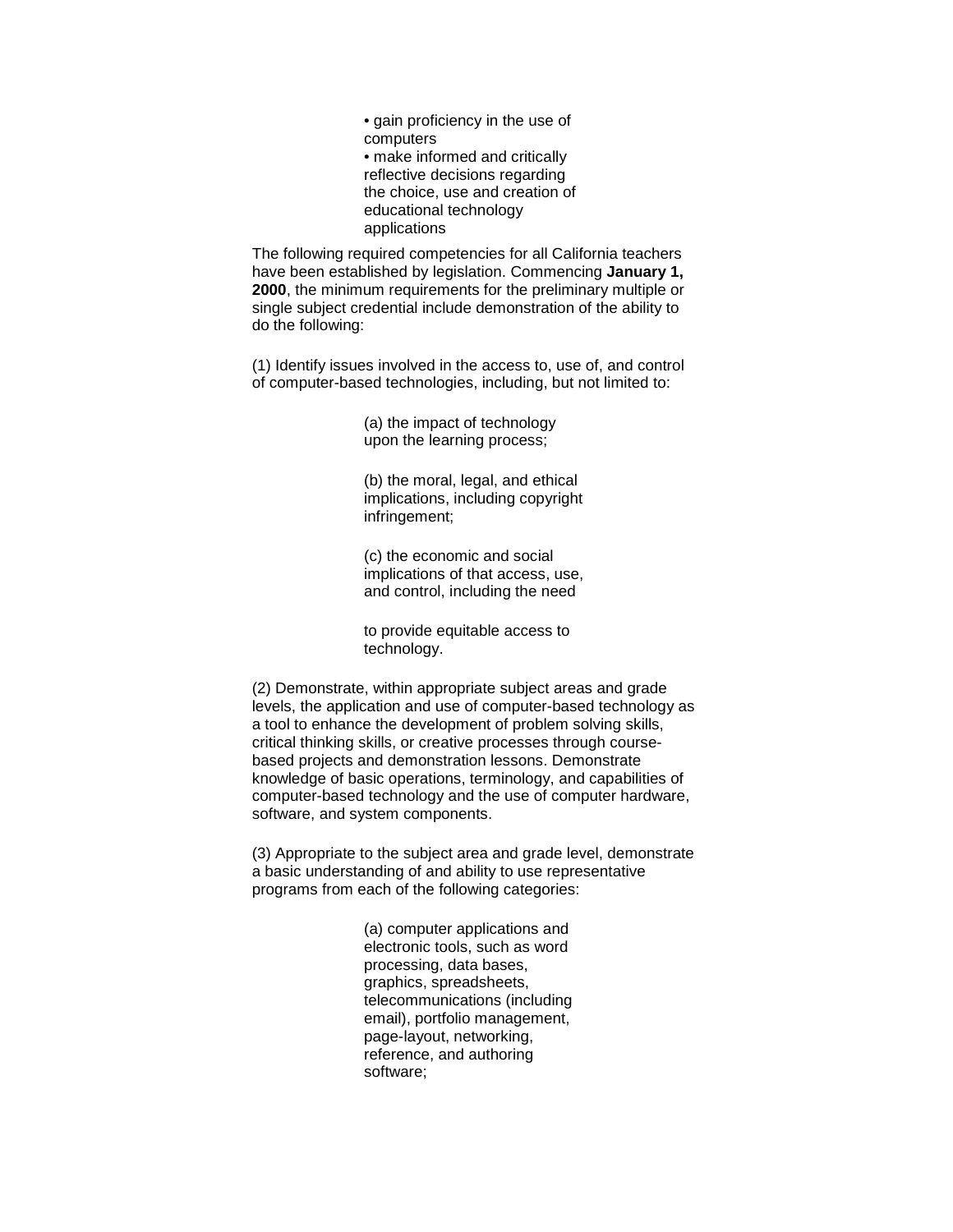(b) technology-based activities, such as simulations, demonstrations, tutorials, drill and practice, and interactive software;

(c) utility programs for classroom administration, such as those for record keeping, gradebook, lesson planning, generating instructional materials, and managing instruction.

(4) Demonstrate the application and use of computer-based technologies as tools to enable the development of problemsolving skills, critical thinking skills, and creative processes. Examples of such skills and processes are: gathering and analyzing data, generating and testing hypotheses, classifying, comparing and contrasting, inferring, evaluating and composing and designing.

#### **ADMINISTRATIVE REQUIREMENTS OF STUDENTS**

This class will utilize distributed learning instructional strategies. Students must keep up with class assignments from week to week and will complete the lab assignments in both on-campus or off-campus locations. Plan to spend up to seven hours out of class each week to complete required readings, communicate with email, complete or expand lab assignments and to gain familiarity with educational technology applications.

Students are required to keep a copy of all work and are expected to submit examples of best practice for their portfolio evaluation. All proof of work accomplished is the responsibility of the student. Students will construct a notebook, portfolio, including disk(s) of the work done over the semester to serve as a professional portfolio and sampling of technology accomplishments. In some cases assignments may be completed within the allotted class time.

Please be sure to read and understand the CSUSM policy on plagiarism and cheating as it will be strictly enforced. Academic dishonesty including plagiarism or copyright infringement will be reported to the University and will result in a course grade of F.

#### **Students with Disabilities Requiring Reasonable**

**Accommodations.** Students are approved for services through the Disabled Student Services Office (DSS). This office is located in Craven Hall 5205, and can be contacted by phone at (760) 750-4905, or TTY (760) 750-4909. Students authorized by DSS to receive reasonable accommodations should meet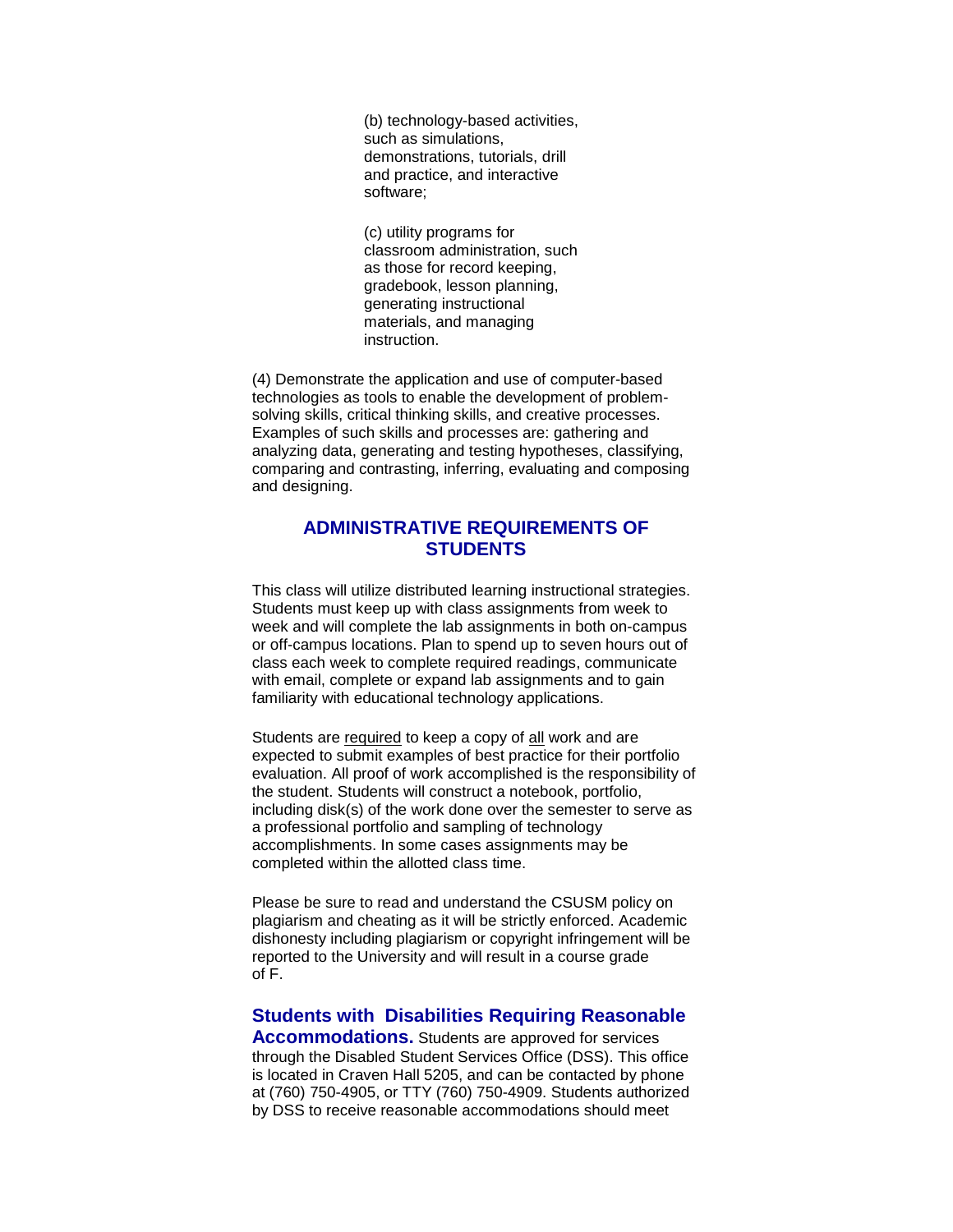with their instructor during office hours or, in order to ensure confidentiality, in a more private setting.

## **Attendance Policy**

Due to the dynamic and interactive nature of this course, all students are expected to attend specifically designated classes and communicate regularly with email study groups and instructor to participate in distributed learning activities. Attendance for Ed500 is measured by the degree of active participation both online and in class, the quality of lab work assignments, and the degree of investment as evidenced by positive interaction with professor and peers. Should the student have extenuating circumstances, s/he should contact the instructor as soon as possible.

### **REQUIREMENTS AND EVALUATION:**

California State University San Marcos has adopted an alluniversity writing requirement. In each course, students are required to write at least 2500 words in essays, exercises, papers and examinations.

#### • **Labs and Assignments**

Labs will reflect work done at the computers. Assignments will be made to reinforce concepts covered in class and to provide adequate practice. Dependability and promptness are expected. Late assignments will receive reduced points. If you find you cannot be in class, please make sure another class member delivers your assignment. All assignments should be prepared in a digitized format and **printed out free of spelling and grammar mistakes**. Back up your work regularly. Total points for an assignment will be given when: all components of the assignment have been completed to the fullest extent and submitted on time, no grammar or spelling errors are evident, and student has shown understanding of the course concepts addressed in the assignment. Points are deducted for incomplete work or when the quality of the work does not reflect a graduate level. Because of the interactive nature of the class, students will be expected to have their assignments completed and turned in on time. Late assignments will only be accepted if there are extenuating circumstances approved by the instructor.

#### • **Midterm Examination**

The midterm examination will cover chapters of the textbook and information presented in class. The end of the chapter Check Points provide an excellent review of key concepts.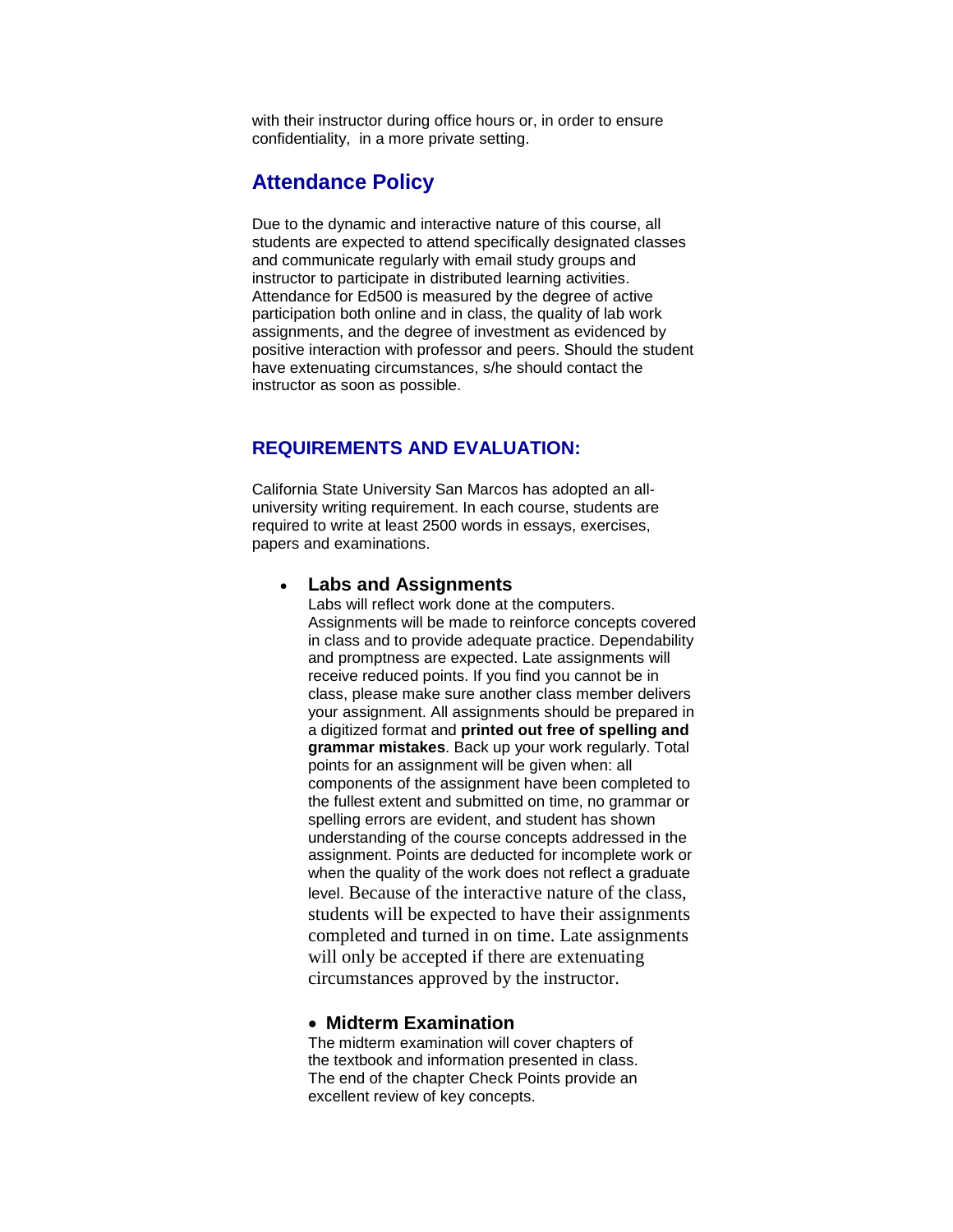#### • **Position Paper**

You will take a position on an education issue related to technology and write a 500 word essay based on at least three references.

- Identity and define the issue
- Clearly state your position
- Give reasons and examples to support your position
- In your conclusion summarize keys points and explain what you think should be done
- Carefully edit for spelling, grammar and usage errors

#### **See [Position Paper Rubric](http://rubistar.4teachers.org/view_rubric.php3?id=353605)**

#### • **Reading Journal**

You will respond to the assigned readings in a reading journal saved as a Word document. As you read the textbook, you will also explore the rich supplementary resources on the textbook Web site. See the Readings for Education 500 schedule in WebCT for specific details. Although you are expected to follow the reading schedule, the journal will submitted twice during the semester.

#### • **Final Project**

Critical Analysis: This class requires that you engage in self-reflection to assess the degree to which you have comprehended and are able to apply the concepts covered in this class. You are required to create a portfolio of appropriate samples from your class assignments that you believe best reflect your progress and growth. These may include, but not be limited to the following: sample of a word-processed document, database or spreadsheet projects, PowerPoint or Inspiration. Reflection: From your portfolio samples, select two that are most meaningful to you. Using a word processor, compose a critical reflection describing (a) why you selected these two to write about, (b) what did you enjoy about completing them? (c) what challenges did they present? (d) how did you overcame any obstacles? (e) what did you learn from those assignments? And, most importantly…(f) how would you change your work now that you have had time to reflect? (These reflections equal three pages double spaced, 12 point Times Font - submitted with portfolio).

Synthesis: From the items in your portfolio, select one application that you would like to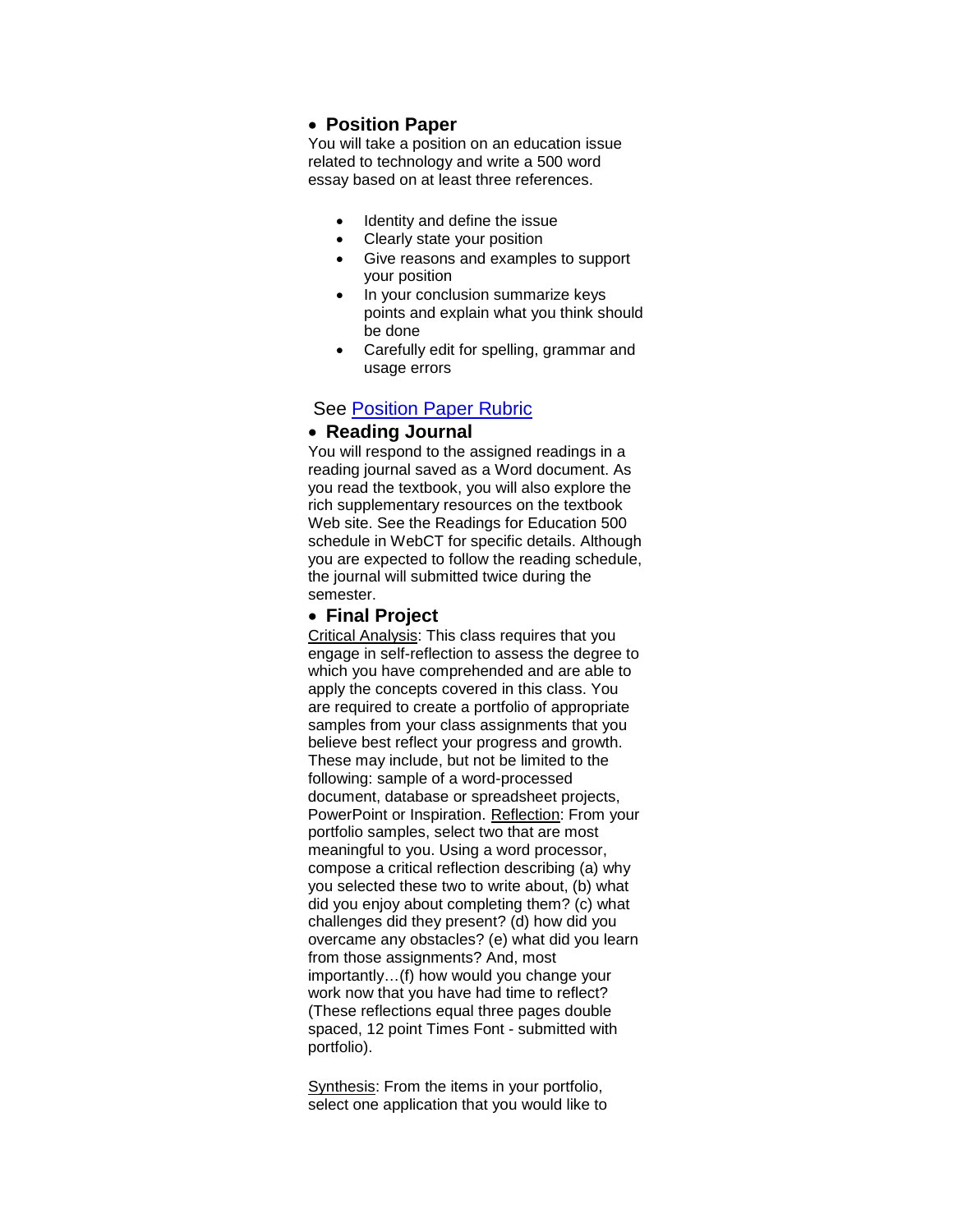investigate further. Develop a student project beyond what the original assignment required. Expand and demonstrate your skills in the application to a higher degree (instructor approval required). The goal of this assignment is to demonstrate your ability to identify, act on, and achieve goals for self-learning with educational applications of technology. (Final Project). This project will be presented to the class.

**Application: Using the Lesson Plan Template** specified, create a lesson utilizing technology to teach a particular content or skill (developed in the final project). Describe the target population (including age), curriculum standards, instructional objectives, instructional plan for implementation, and methods of evaluation. If you have not previously taught in the classroom, take your plan to a classroom teacher and get feedback before you present. This lesson plan will coincide with the Synthesis (Final Project).

#### • **Class Investment**

Your investment in this class is demonstrated through regular class attendance and participation, through active, constructive and creative contributions - both online and in class, and through participation in cooperative collaborative learning. The past experience, both aching and computer expertise, of class members will benefit everyone and provide a valuable resource for the class

**25% - labs & assignments**

**10% - midterm examination**

**15% - position paper**

- **20% - reading journal**
- **20% - portfolio and final project**

#### **10% - class investment (attendance and participation)**

#### **GRADING PROCEDURES AND ASSIGNMENTS**

Grading is calculated on the standard of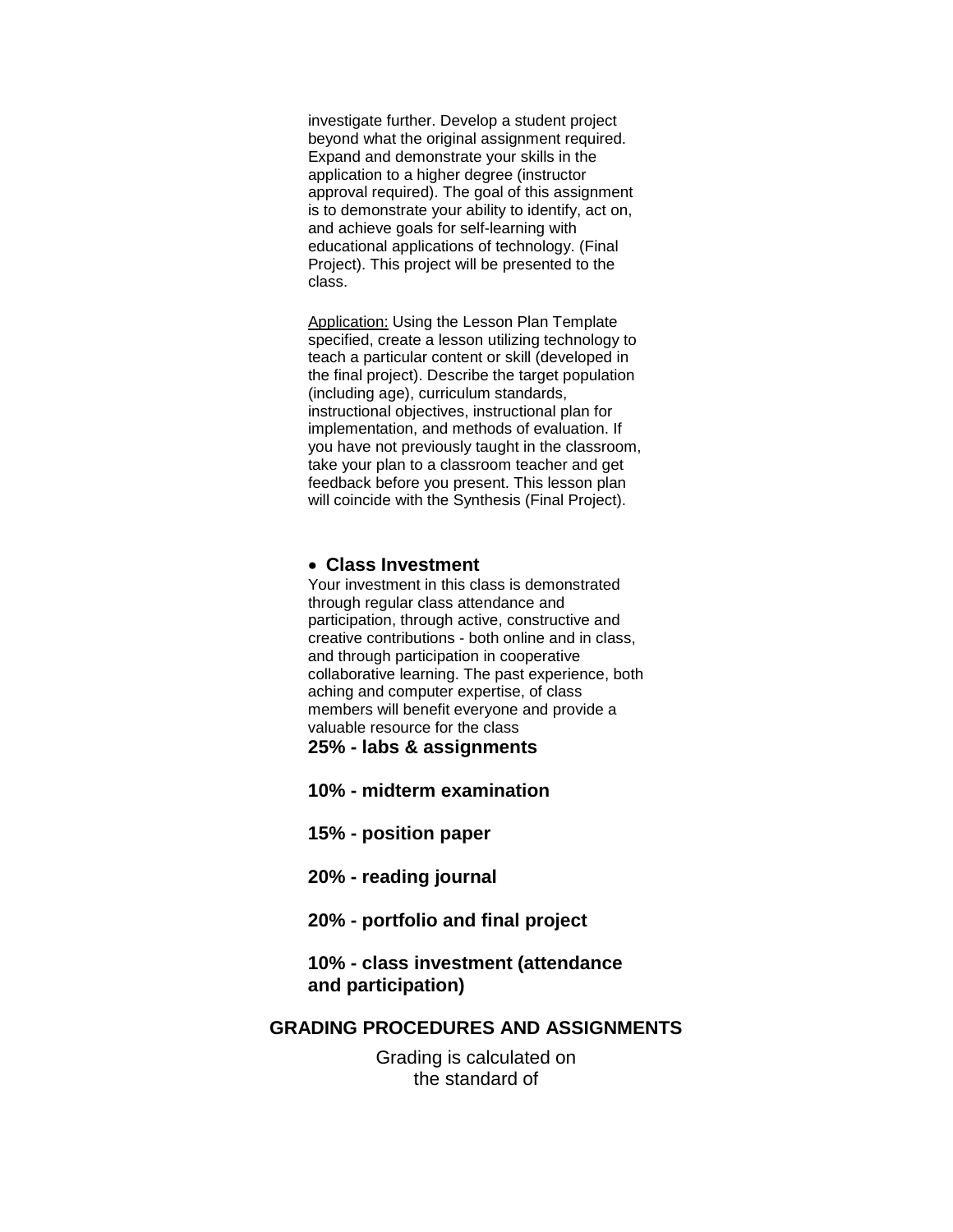| $94 - 100 = A$  | $80 - 83 = B$   | $70 - 73 = C$  |
|-----------------|-----------------|----------------|
| $90 - 93 = A$   | $77 - 79 = C +$ | $60 - 69 = D$  |
| $87 - 89 = B +$ | $74 - 76 = C$   | below $60 = F$ |
| $84 - 86 = B$   |                 |                |

You must maintain a B average in your teacher education courses

## **Authorization to Teach English Language Learner**

The CSUSM credential program has been specifically designed to prepare teachers for the diversity of languages often encountered in California public school classrooms. The authorization to teach English learners is met through the infusion of content and experiences within the credential program as well as additional coursework. Students successfully completing this program receive a credential with authorization to teach English learners. (Approved by CCTC in SB2042 Program Standards, August 2002)

## **Definitions**

The following definitions are applied from SEC. 2. Section 44259.3 in the Education Code:

(1) "Educational technology" means the use of computer-based technology in instruction.

(2) "Computer-based technology" means technologies based on the computer, such as telecommunications, interactive video, and compact disks.

(3) "System components" means hardware and includes, but is not limited to, printers, monitors, modems, disk drives, scanners, video capture devices, video projection devices, compact disk-read only memory (CD-ROM), and other peripherals that work together in a system.

(4) "Telecommunications" means the use of computers, modems, and telephone lines to move voice, video information, and data over distances.